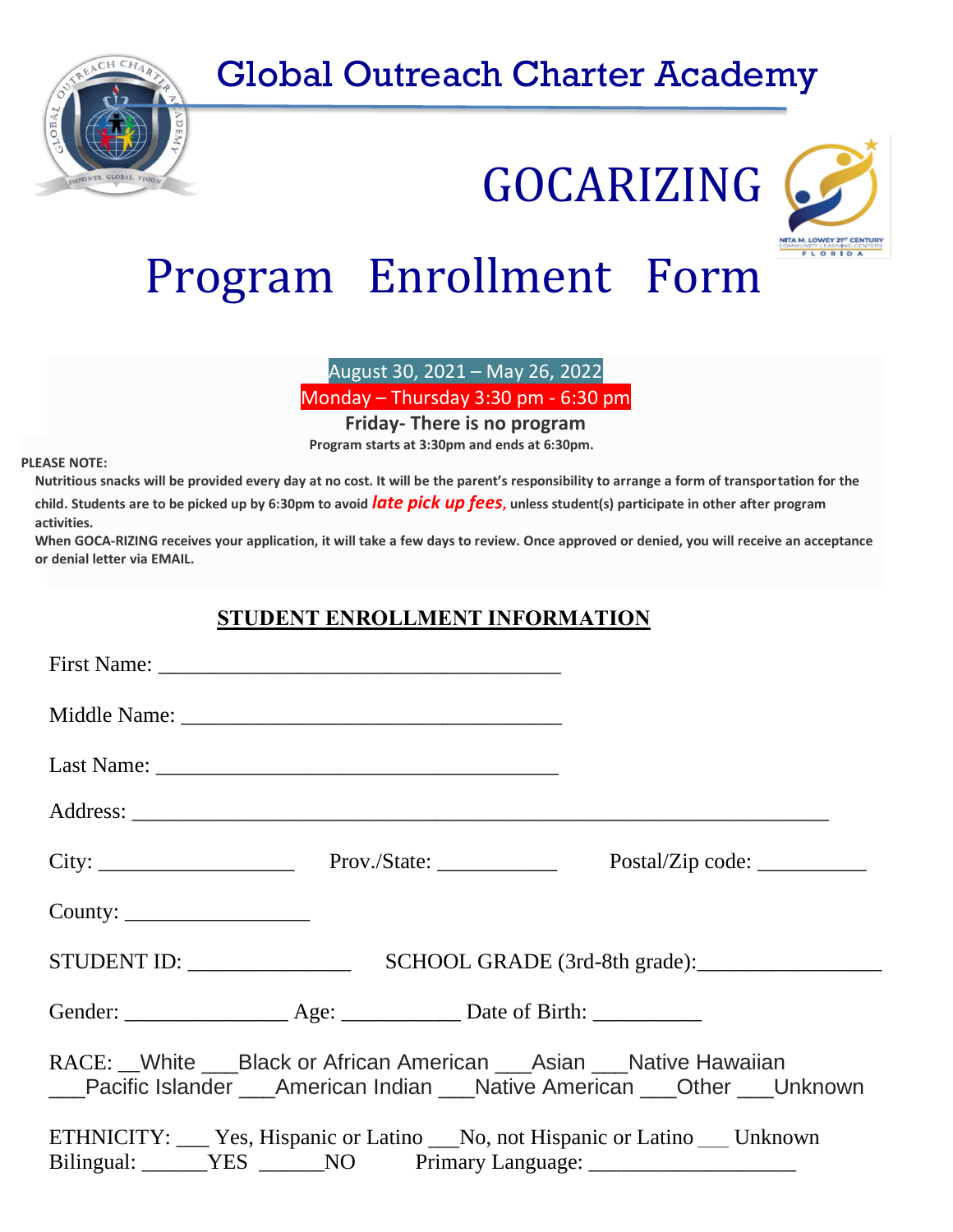| HAVE YOU EVER ATTENDED GOCA-RIZING PROGRAM? _____ YES _____ NO                                                                               |  |  |  |  |  |
|----------------------------------------------------------------------------------------------------------------------------------------------|--|--|--|--|--|
|                                                                                                                                              |  |  |  |  |  |
| PARENTS /GUARDIANS INFORMATION                                                                                                               |  |  |  |  |  |
|                                                                                                                                              |  |  |  |  |  |
| <b>MOTHER'S / LEGAL GUARDIAN INFORMATION</b>                                                                                                 |  |  |  |  |  |
|                                                                                                                                              |  |  |  |  |  |
|                                                                                                                                              |  |  |  |  |  |
|                                                                                                                                              |  |  |  |  |  |
|                                                                                                                                              |  |  |  |  |  |
|                                                                                                                                              |  |  |  |  |  |
|                                                                                                                                              |  |  |  |  |  |
| ALLOWED TO PICK UP STUDENT? _____ YES _____ NO                                                                                               |  |  |  |  |  |
| <b>FATHER'S / LEGAL GUARDIAN INFORMATION</b>                                                                                                 |  |  |  |  |  |
|                                                                                                                                              |  |  |  |  |  |
|                                                                                                                                              |  |  |  |  |  |
|                                                                                                                                              |  |  |  |  |  |
|                                                                                                                                              |  |  |  |  |  |
| Home Tel: $\begin{pmatrix} 0 & 1 \end{pmatrix}$ Work. Tel: $\begin{pmatrix} 0 & 1 \end{pmatrix}$ Cell: $\begin{pmatrix} 0 & 1 \end{pmatrix}$ |  |  |  |  |  |
|                                                                                                                                              |  |  |  |  |  |
| ALLOWED TO PICK UP STUDENT? _____YES _____NO                                                                                                 |  |  |  |  |  |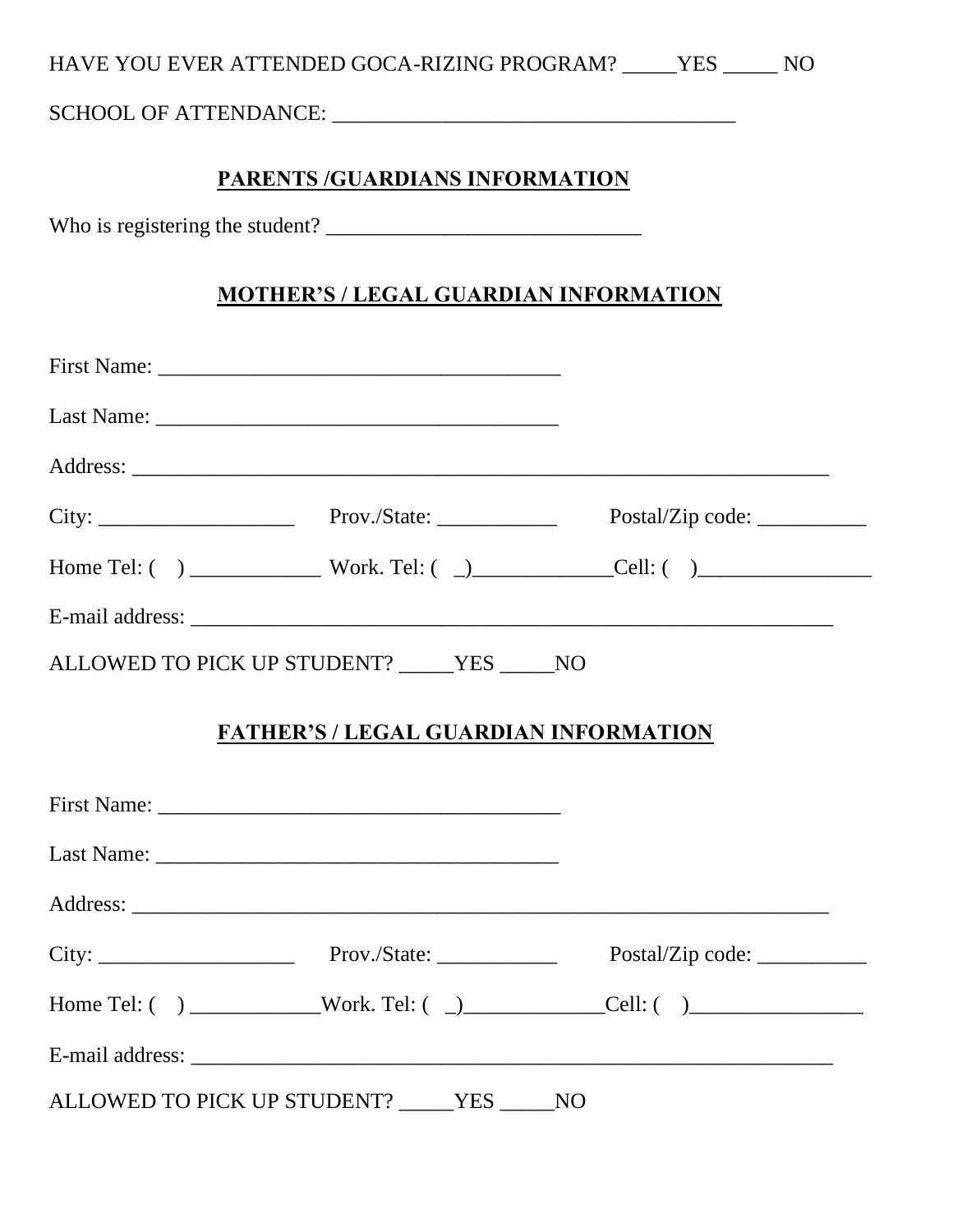# **STUDENT MEDICAL INFORMATION**

| Does your child have any food allergies? ____YES | NO |  |
|--------------------------------------------------|----|--|
| If yes please explain,                           |    |  |

| Is the student limited or prevented in any way in his/her ability to do things most children of |
|-------------------------------------------------------------------------------------------------|
|                                                                                                 |
| ____ Disabled: Explain                                                                          |
| <b>Other Medical Information:</b>                                                               |
| Hospital Preference:                                                                            |

\_\_\_\_\_\_\_\_\_\_\_\_\_\_\_\_\_\_\_\_\_\_\_\_\_\_\_\_\_\_\_\_\_\_\_\_\_\_\_\_\_\_\_\_\_\_\_\_\_\_\_\_\_\_\_\_\_\_\_\_\_\_\_\_\_\_\_\_\_\_\_\_\_\_\_

## **EMERGENCY CONTACT INFORMATION:**

Who to contact in case of emergency: (name) \_\_\_\_\_\_\_\_\_\_\_\_\_\_\_\_\_ Relationship: \_\_\_\_\_\_\_\_\_\_

Phone number of emergency contact: \_\_\_\_\_\_\_\_\_\_\_\_\_\_\_\_ Other phone #: \_\_\_\_\_\_\_\_\_\_\_\_

# **PERMISSION TO PICK UP STUDENT**

Please list the contact information of *additional* people to be notified and who are permitted to pick up the student:

NAME: \_\_\_\_\_\_\_\_\_\_\_\_\_\_\_\_\_\_\_\_\_\_\_\_\_ Relationship: \_\_\_\_\_\_\_\_\_\_\_\_\_\_\_\_\_\_\_\_

Phone number #: \_\_\_\_\_\_\_\_\_\_\_\_\_\_\_\_\_\_\_\_\_\_\_

I agree to the terms and conditions of registration and understand that I will be required to sign a standard liability release before participating in any workshop activities.

| $\overline{\phantom{a}}$<br>$+0.4$<br>л лате<br>s uw<br>. |  |
|-----------------------------------------------------------|--|
|-----------------------------------------------------------|--|

## **Nutritional Snacks Requirement:**

During the program, Nutritional snacks will be served, which include, but are not limited to, animal crackers, cheese sticks, PB&J sandwiches, low-fat yogurt, pretzels, and goldfish along with apple juice. Parents are allowed to provide additional/supplemental snacks.